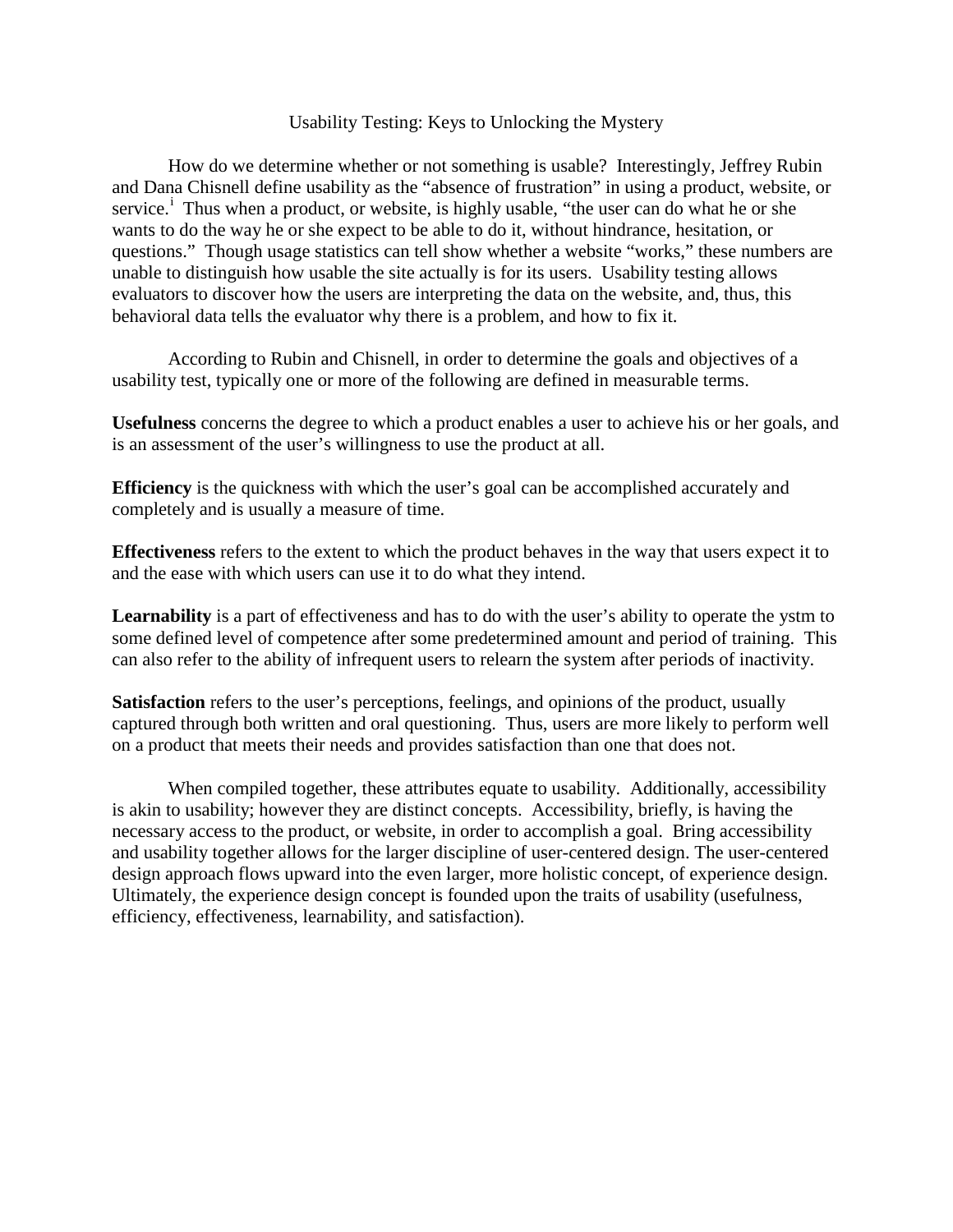

So what is user-centered design (UCD)? Again according to Rubin and Chisnell, UCD "represents the techniques, processes, methods, and procedures for designing usable products and systems, but just as important, it is the philosophy that places the user at the center of the process." Going further The International Organization for Standardization (ISO) in standard 13407 stipulates that user-centered design is "the active involvement of users and a clear understanding of user and task requirements; an appropriate allocation of function between users and technology; multidisciplinary design."

Methods for Building Usability

Focus Group Research

Card Sorting

Usability Testing